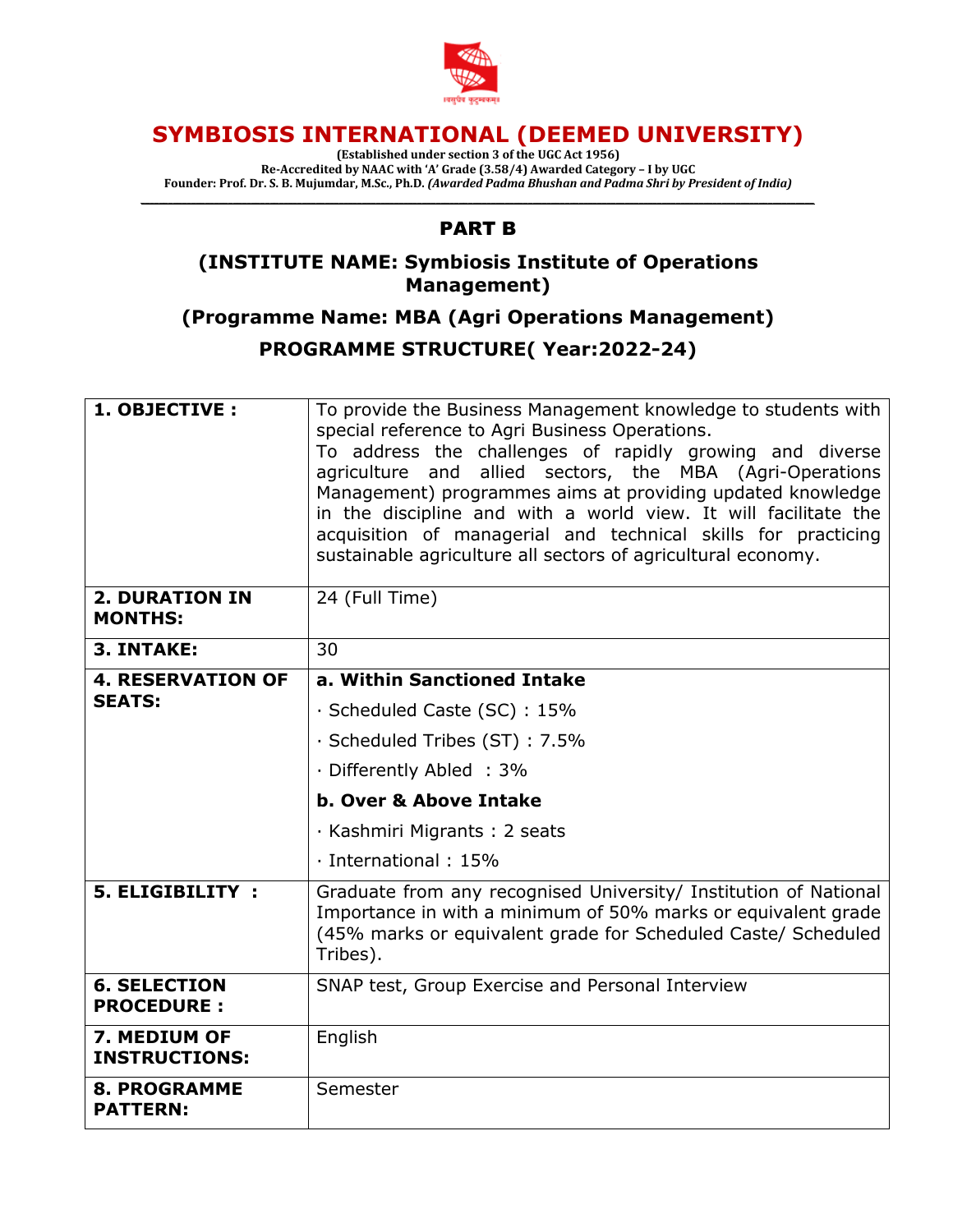| 9. SUBJECTS &<br><b>SPECIALIZATION:</b>      | As per Annexure A                                                                                                                                                                                                                                                                                                                                                                                                                                                                                                                                                               |  |  |  |
|----------------------------------------------|---------------------------------------------------------------------------------------------------------------------------------------------------------------------------------------------------------------------------------------------------------------------------------------------------------------------------------------------------------------------------------------------------------------------------------------------------------------------------------------------------------------------------------------------------------------------------------|--|--|--|
| <b>10. FEE STRUCTURE</b><br><b>PER YEAR:</b> | 500000 pa                                                                                                                                                                                                                                                                                                                                                                                                                                                                                                                                                                       |  |  |  |
| <b>11. METHOD OF</b><br><b>ASSESSMENT:</b>   | All internal courses will have 100% component as internal<br>evaluation at the institute level.<br>All external courses will have 60% internal component and 40%<br>component as external [University] examination.                                                                                                                                                                                                                                                                                                                                                             |  |  |  |
| <b>12. STANDARD OF</b><br><b>PASSING:</b>    | The assessment of the student for each examination is done,<br>based on relative performance. Maximum Grade Point (GP) is 10<br>corresponding to O (Outstanding).<br>For all courses, a student is required to pass both internal and<br>external examination separately with a minimum Grade Point of<br>4 corresponding to Grade P. Students securing less than 40%<br>absolute marks in each head of passing will be declared FAIL.<br>The University awards a degree to the student who has achieved<br>a minimum CGPA of 4 out of maximum of 10 CGPA for the<br>programme. |  |  |  |
| <b>13. AWARD OF</b><br><b>DEGREE:</b>        | Master of Business Administration (Agri Operations Management)<br>degree will be awarded at the end of semester IV examination by<br>taking into consideration the performance of all semester<br>examinations after obtaining minimum 4.00 CGPA out of 10 CGPA.                                                                                                                                                                                                                                                                                                                |  |  |  |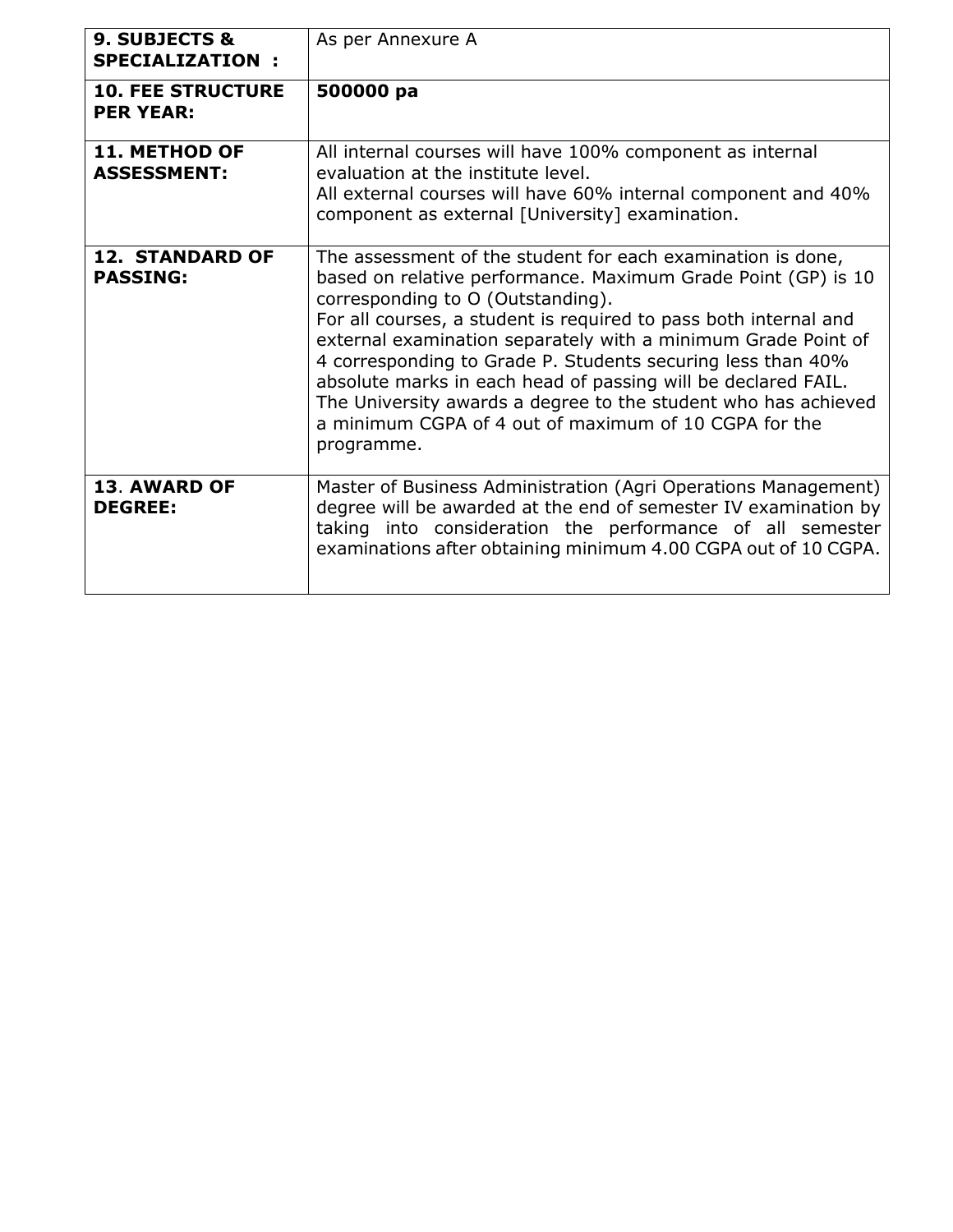#### **Symbiosis Institute of Operations Management, Nashik Master of Business Administration (Agri -Operations Management) Programme Structure 2022-24**

| <b>Catalog</b><br><b>Course</b> | <b>Course</b> | <b>Course Title</b>                                 | Specialisa   | <b>Credit</b>    | Internal     | <b>External</b> | <b>Total</b>            |
|---------------------------------|---------------|-----------------------------------------------------|--------------|------------------|--------------|-----------------|-------------------------|
| Code                            | code          |                                                     | tion         |                  | <b>Marks</b> | marks           | marks                   |
| Semester-1                      |               |                                                     |              |                  |              |                 |                         |
|                                 |               | <b>Generic Core courses</b>                         |              |                  |              |                 |                         |
| T2819                           | 101           | Introduction to Agriculture                         |              | $\overline{2}$   | 60           | 40              | 100                     |
| T2818                           | 102           | <b>Agricultural Economics</b>                       |              | 3                | 90           | 60              | 150                     |
| T2370                           | 103           | <b>Agri Commodity Markets</b>                       |              | $\overline{2}$   | 60           | 40              | 100                     |
| T2360                           | 104           | Processing and Value Chain in<br>Agriculture        |              | 2                | 60           | 40              | 100                     |
| T2374                           | 105           | Agri Supply Chain Management                        |              | $\overline{2}$   | 60           | 40              | 100                     |
| T2817                           | 106           | Advances in Agriculture                             |              | $\overline{2}$   | 60           | 40              | 100                     |
| T2648                           | 107           | Agri Sector Studies                                 |              | $\mathbf{1}$     | 50           | $\mathbf 0$     | 50                      |
| T2560                           | 108           | Principles and Practices of<br>Management           |              | 2                | 100          | 0               | 100                     |
| T2239                           | 109           | <b>Business Communication</b>                       |              | 2                | 100          | 0               | 100                     |
| T2528                           | 110           | <b>Management of Operations</b>                     |              | $\overline{2}$   | 60           | 40              | 100                     |
| T2114                           | 111           | <b>Essentials of Marketing</b><br>Management        |              | 2                | 60           | 40              | 100                     |
| T2006                           | 112           | <b>Cost Accounting</b>                              |              | $\overline{2}$   | 60           | 40              | 100                     |
| T2822                           | 113           | <b>Basic Accounting and Finance</b>                 |              | $\overline{2}$   | 60           | 40              | 100                     |
| T2174                           | 114           | <b>Materials Management</b>                         |              | $\overline{2}$   | 60           | 40              | 100                     |
| T2224                           | 115           | <b>Research Methodology</b>                         |              | 1                | 50           | $\Omega$        | 50                      |
|                                 |               |                                                     | <b>TOTAL</b> | 29               | 990          | 460             | 1450                    |
|                                 |               | Semester-2                                          |              |                  |              |                 |                         |
|                                 |               | <b>Generic Core courses</b>                         |              |                  |              |                 |                         |
| T2358                           | 201           | Agri Finance                                        |              | 3                | 90           | 60              | 150                     |
| T2376                           | 202           | Agri Procurement Management                         |              | $\overline{2}$   | 60           | 40              | 100                     |
| T2642                           | 203           | Fundamentals of<br>Entrepreneurship and             |              | 3                | 150          | 0               | 150                     |
|                                 |               | Intrapreneurship                                    |              |                  |              |                 |                         |
| T2172                           | 204           | Logistics Management                                |              | 3                | 90           | 60              | 150                     |
| T2220                           | 205           | <b>Operations Research</b>                          |              | $\overline{2}$   | 60           | 40              | 100                     |
| T2969                           | 206           | <b>Personal Finance</b>                             |              | $\overline{2}$   | 60           | 40              | 100                     |
| T2193                           | 207           | <b>Project Management</b>                           |              | $\overline{2}$   | 60           | 40              | 100                     |
| T2169                           | 208           | <b>Warehouse Management</b>                         |              | $\overline{2}$   | 60           | 40              | 100                     |
| T2359                           | 209           | <b>Quality Management for Agri</b><br>Products      |              | 3                | 90           | 60              | 150                     |
| T2377                           | 210           | Sales and Distribution<br>Management in Agriculture |              | $\overline{2}$   | 60           | 40              | 100                     |
| T2828                           | 211           | Six Sigma                                           |              | $\overline{2}$   | 100          | 0               | 100                     |
| T2804                           | 212           | Project SEM II                                      |              | 4                | 200          | $\Omega$        | 200                     |
| T4005                           | 213           | <b>Integrated Disaster</b><br>Management*           |              | $\boldsymbol{0}$ | 0            | 0               | Non-<br>Letter<br>Grade |
| <b>TOTAL</b>                    |               |                                                     |              | 30               | 1080         | 420             | 1500                    |